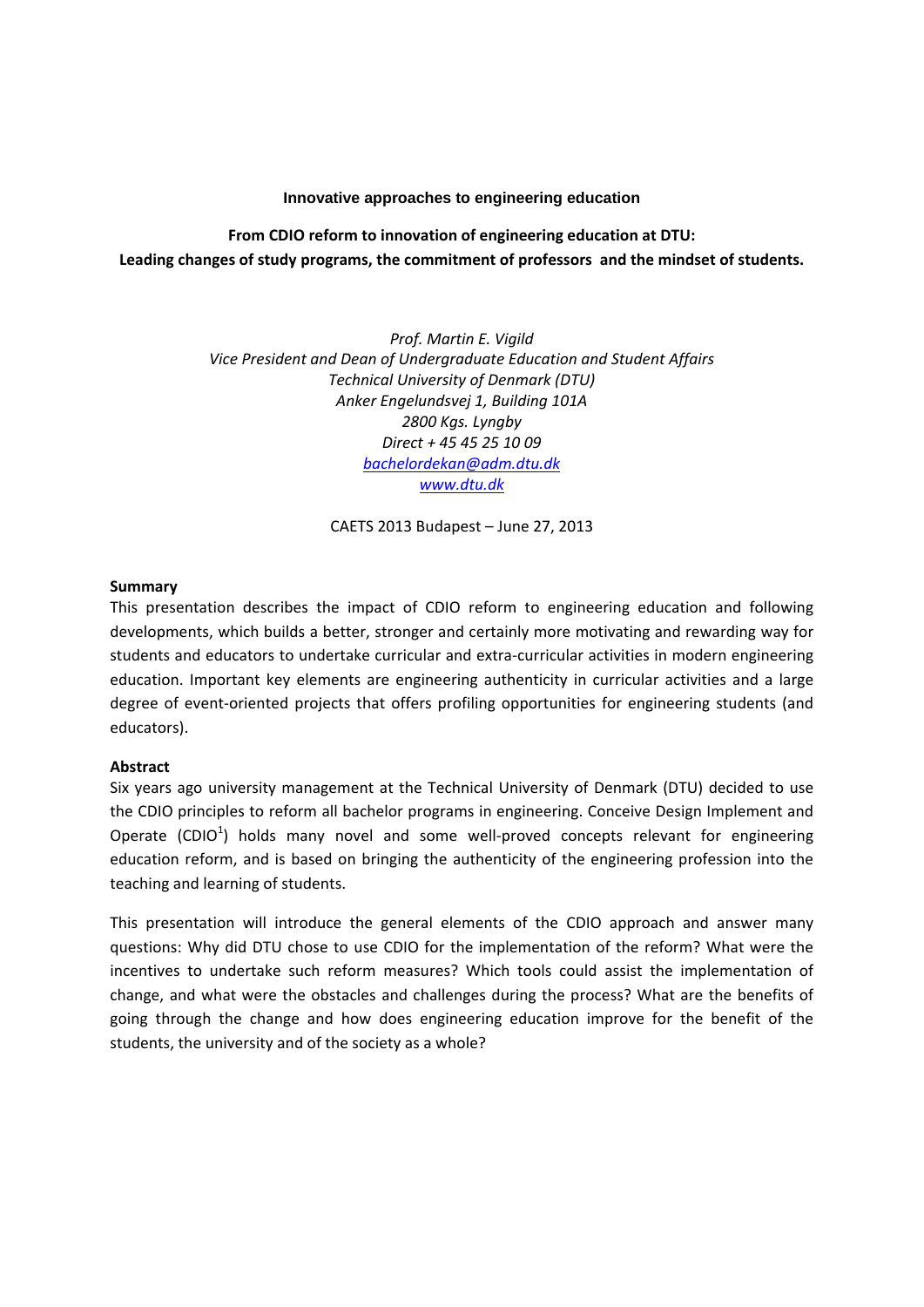

*CDIO principles are described in 12 standards (blue boxes) reflecting all sides of engineering education. A minimum subset of standards (marked by \*) must be addressed in order to follow CDIO principles. Faculty engagement is crucial to success of CDIO implementation*

The CDIO initiative was implemented at DTU together with several other innovative improvements within the engineering education. Some examples of these curricular event-oriented activities are:

(a) The student convention **"Grøn Dyst"** (Green Joust) which gives bachelor and master students a chance to submit contributions to a grand seminar focusing on the global challenges of economic, environmental and social sustainability. The total prize pool is 34.000 euro for winners and runners up, and is handed out by a minister from the state cabinet.





#### *Figure 2*

*Green Joust (Grøn Dyst) is held every second year as a full campus event to showcase student work focusing on issues of sustainabillity in all aspects of Engineering. Here the first prize winner is rewarded by a minister from the state cabinet. In 2012 153 projects contributed to the conference with a student participation of 360.*